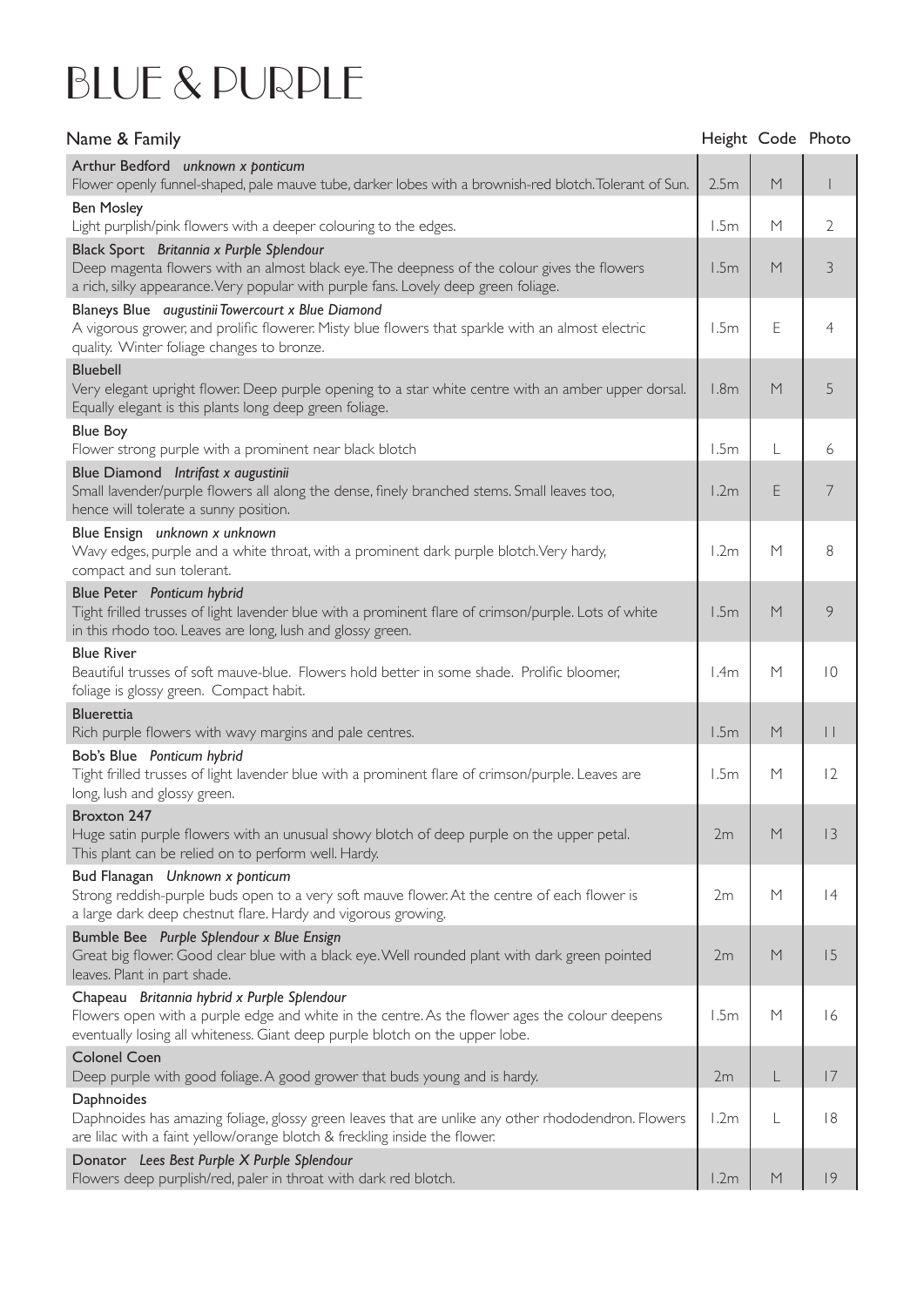| Name & Family                                                                                                                                                                                                                       | Height Code Photo |   |    |
|-------------------------------------------------------------------------------------------------------------------------------------------------------------------------------------------------------------------------------------|-------------------|---|----|
| <b>Edith Boulter</b><br>Soft Lavender Pink with Frilled Edges.                                                                                                                                                                      | 1.2m              | M | 20 |
| Edith Bosley Dexter Bosley #1m035 x Lee's Dark Purple<br>Flower has wavy edges, deep reddish-purple at margins shading through purple to reddish-purple<br>in center, with dark red spotting.                                       | 1.5m              | M | 21 |
| Elsie Watson Anna x Purple Lace<br>Frilly edges, pale purplish-pink with a dark purple star in the throat, purple red edges, and a radial<br>purple red line on each lobe, outside is purplish-red.                                 | 1.2m              | M | 22 |
| Fastuosum Flore Pleno catawbiense x ponticum<br>Double lavender/blue flowers with a large golden flare on the upper dorsal lobe. Strong and hardy<br>plant. Will tolerate sun.                                                      | 2m                |   | 23 |
| Gaustin<br>A very pretty lilac blue.                                                                                                                                                                                                | 1.5m              | M | 24 |
| Glenfalloch Blue intricatim hybrid<br>Hardy to full sun. Always creates a great interest when flowering as it is truly different to other<br>blue rhododendrons. The vibrance is spectacular.                                       | 60cm              | E | 25 |
| <b>Gold Flimmer</b><br>Soft mauve flowers and wild variegated gold foliage. An exceptionally tough and hardy plant.                                                                                                                 | 1.5m              | M | 26 |
| Hoppy yakushimanum x Doncaster selfed<br>Light mauve lavender flowers fading to pure white. Slight orange speckling inside throat. One of<br>the seven dwarf series - misnamed at birth, should have been Happy. Very upright bush. | 1.2m              | L | 27 |
| Ilam Violet Electra x russatum<br>Slightly wavy-edges on flower, strong and brilliant violet, tinged violet at midribs and into throat.                                                                                             | 1.2m              | M | 28 |
| Jonathon Shaw<br>Vivid violet-purple shading to purplish-red in the center with a prominent black flare on upper lobes.                                                                                                             | $\mathsf{Im}$     | L | 29 |
| Kabarett<br>A top notch plant from Hans Hachmann. Flowers are purple pink with a touch of lilac spotting,<br>foliage is deep green and shiny, stems are reddish.                                                                    | Im                | M | 30 |
| Kokardia<br>Light purple flowers flecked dark red in the throat.                                                                                                                                                                    | 1.5m              | L | 31 |
| Lavender Girl fortunei x lady Grey Egerton<br>Lilac mauve buds open pale lavender, deepening at the edges, pale pink throat. Vigorous.                                                                                              | 2m                |   | 32 |
| <b>Lavender Sensation</b><br>Sensational lavender coloured flowers on a mounded compact bush.                                                                                                                                       | 2m                | M | 33 |
| Lees Dark Purple<br>Dark purple flowers and attractive wavy foliage. Reliable and heat tolerant. Upright habit.                                                                                                                     | 2m                | L | 34 |
| <b>Marcel Menard</b><br>Deep purple violet flowers, with prominent greenish speckling in the throat. Very hardy with<br>fantastic dark green foliage.                                                                               | 1.4m              | M | 35 |
| Midnight cup day x purple splendour<br>Frilly red purple flowers with a red throat. Plant in part shade.                                                                                                                            | 2m                |   | 37 |
| Midnight Mystique Midnight x One Thousand Butterflies<br>Flowers very pale purple with wide margin of dark purplish-red and with yellow bronze spots.<br>The edges of the flowers are wavy.                                         | 1.6m              | E | 36 |
| <b>Mike Davis</b><br>Prolific frilly edged flowers which are pale mauve and speckled with copper. Great habit.                                                                                                                      | l m               | M | 38 |
| <b>Mount Clearview</b><br>Rich royal purple flowers accentuated with purple spots which bleed together to become red<br>in the throat.                                                                                              | 1.5m              | M | 39 |
| Olin O Dobbs<br>Deep waxy plum purple flowers in perfect conical trusses. One of the nicest purples.                                                                                                                                | 1.5m              | M | 40 |
| PJ Mezzit<br>Small purple Azalea like flowers, small leaves. Will tolerate full sun.                                                                                                                                                | Im                | Ε | 41 |
| Purple Lace Britannia x Purple Splendour<br>Flowers frilly and fringed deep purple red in well formed full trusses on a nice bushy plant.                                                                                           | 2m                |   | 42 |